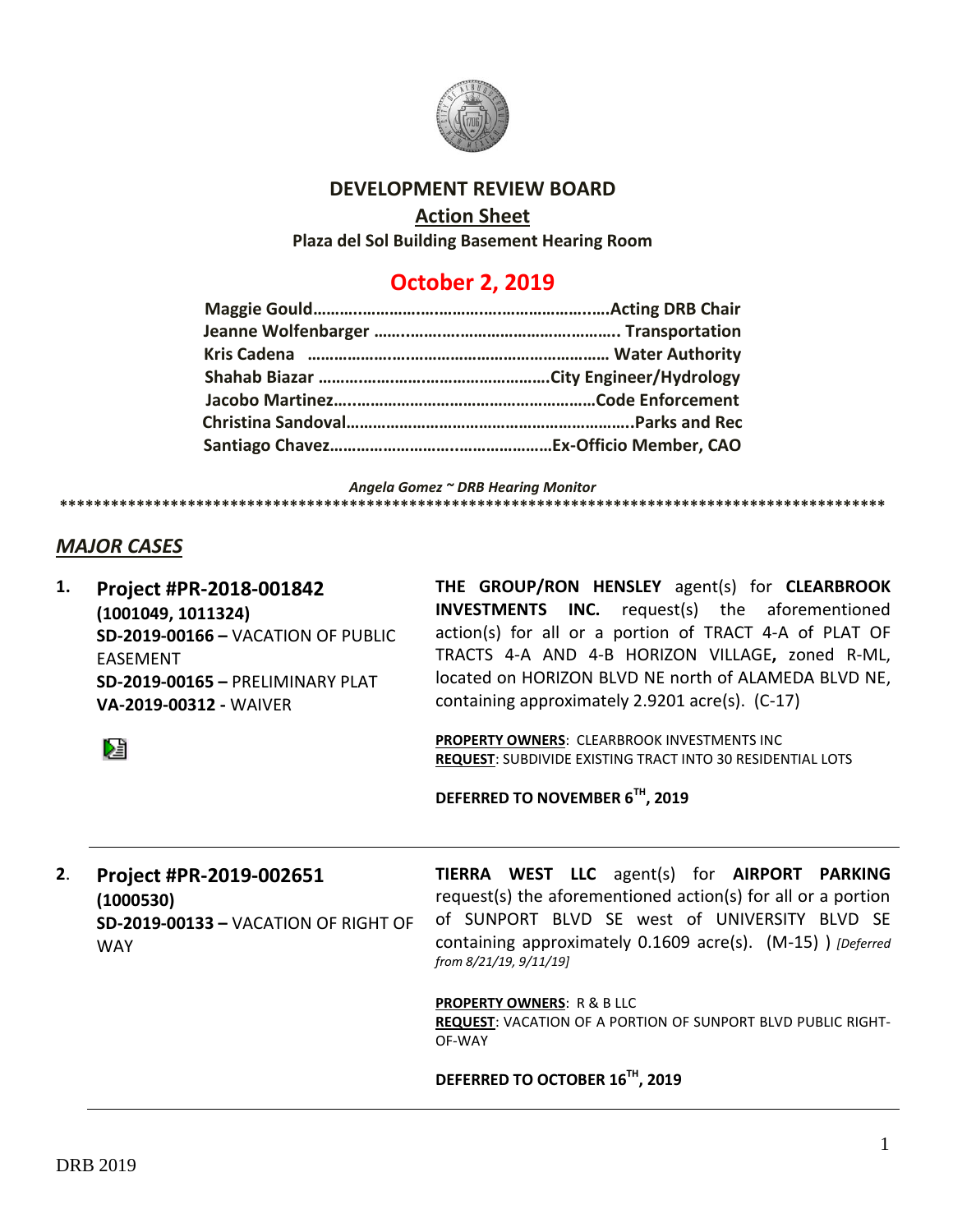| З. | Project #PR-2019-002668   | MECHENBIER/MECHENBIER CONSTRUCTION<br><b>JEREMY</b>                                         |
|----|---------------------------|---------------------------------------------------------------------------------------------|
|    | SI-2019-00251 - SITE PLAN | request(s) the aforementioned action(s) for all or a portion                                |
|    | èì                        | of LOT 28-A OF REPLAT OF TRACT D UNIT 3 - LOT 28 UNIT 4                                     |
|    |                           | - TRACT F-1 & UNPLATTED POR OF INTERSTATE INDUSTRAL                                         |
|    |                           | TRACT & TRACT A ENVIRCO TRACT (NOW COMPRISING                                               |
|    |                           | TRACTS D-1 D-2 D-3 & 28A) INTERSTATE INDUSTRIAL                                             |
|    |                           | TRACT, zoned NR-LM, located at 7101 WASHINGTON ST NE                                        |
|    |                           | south of HAWKINS ST NE and west of JEFFERSON ST NE,                                         |
|    |                           | containing approximately 4.9 acre(s). (D-17) ) [Deferred from<br>8/21/19, 9/11/19, 9/18/19] |
|    |                           | <b>PROPERTY OWNERS: SECURITY SELF STORAGE INC.</b>                                          |
|    |                           | REQUEST: 82,000 SF OFFICE/WAREHOUSE BUILDING                                                |
|    |                           | IN THE MATTER OF THE AFOREMENTIONER ARRIVATION REING IN                                     |

**IN THE MATTER OF THE AFOREMENTIONED APPLICATION, BEING IN COMPLIANCE WITH ALL APPLICABLE REQUIREMENTS OF THE DPM AND THE IDO, THE DRB HAS** *APPROVED* **THE SITE PLAN. FINAL SIGN-OFF IS DELEGATED TO: HYDROLOGY FOR SIDEWALK CULVERT DESIGN AND TO PLANNING.** 

**4. Project #PR-2019-002294 (1011491) SD-2019-00152 –** VACATION OF PUBLIC DRAINAGE EASEMENT **SD-2019-00151 –** FINAL PLAT **SD-2019-00150 -** PRELIMINARY PLAT DÊ

**TIERRA WEST, LLC** agent(s) for **MAVERICK, INC.** request(s) the aforementioned action(s) for all or a portion of TRACT OF LAND IN SEC 9 T10N R3E AND BEING IDENTIFIED AS TRACTS A AND B FROM A PORTION OF AN UNPLATTED 6.5774 ACRE TRACT AS DESCRIBED IN SPECIAL WARRANTY DEED FILED MAY 4, 1978 IN BOOK D5A, PAGES 424-426 LESS AND THAN AND ACCEPTING PORTION OUT TO NMDOT R/W BY STIPULATED JUDGEMENT FILED NOVEMBER 20, 2000 AS DOC 200115519 AND THAT PORTION OF TRACT B OUT TO COA R/W BY QUIT CLAIM DEED FILED APRIL 28, 1980 DOCUMENT**,** zoned NR-LM, located at 1901 MENAUL BLVD NE east of I-40 and west of UNIVERSITY BLVD NE, containing approximately 6.5008 acre(s). (H-15) *[Deferred from 9/11/19, 9/25/19]*

**PROPERTY OWNERS**: PALONI JOHN & SUNWEST BANK TRPALONI RVT **REQUEST**: PLAT/VACATION FOR A PROPOSED CONVENIENT STORE AND FUELING STATION

**IN THE MATTER OF THE AFOREMENTIONED APPLICATION, BEING IN COMPLIANCE WITH ALL APPLICABLE REQUIREMENTS OF THE DPM AND THE IDO, THE DRB HAS** *APPROVED* **THE VACATION AS SHOWN ON EXHIBIT B IN THE PLANNING FILE PER SECTION 14-16-6(K) OF THE IDO. WITH THE SIGNING OF THE INFRASTRUCTURE LIST DATED OCTOBER 2, 2019, THE DRB HAS APPROVED THE FINAL PLAT AND THE PRELIMINARY PLAT. FINAL SIGN OFF IS DELEGATED TO PLANNING FOR THE INFRASTRUCTURE IMPROVEMENTS AGREEMENT (IIA).**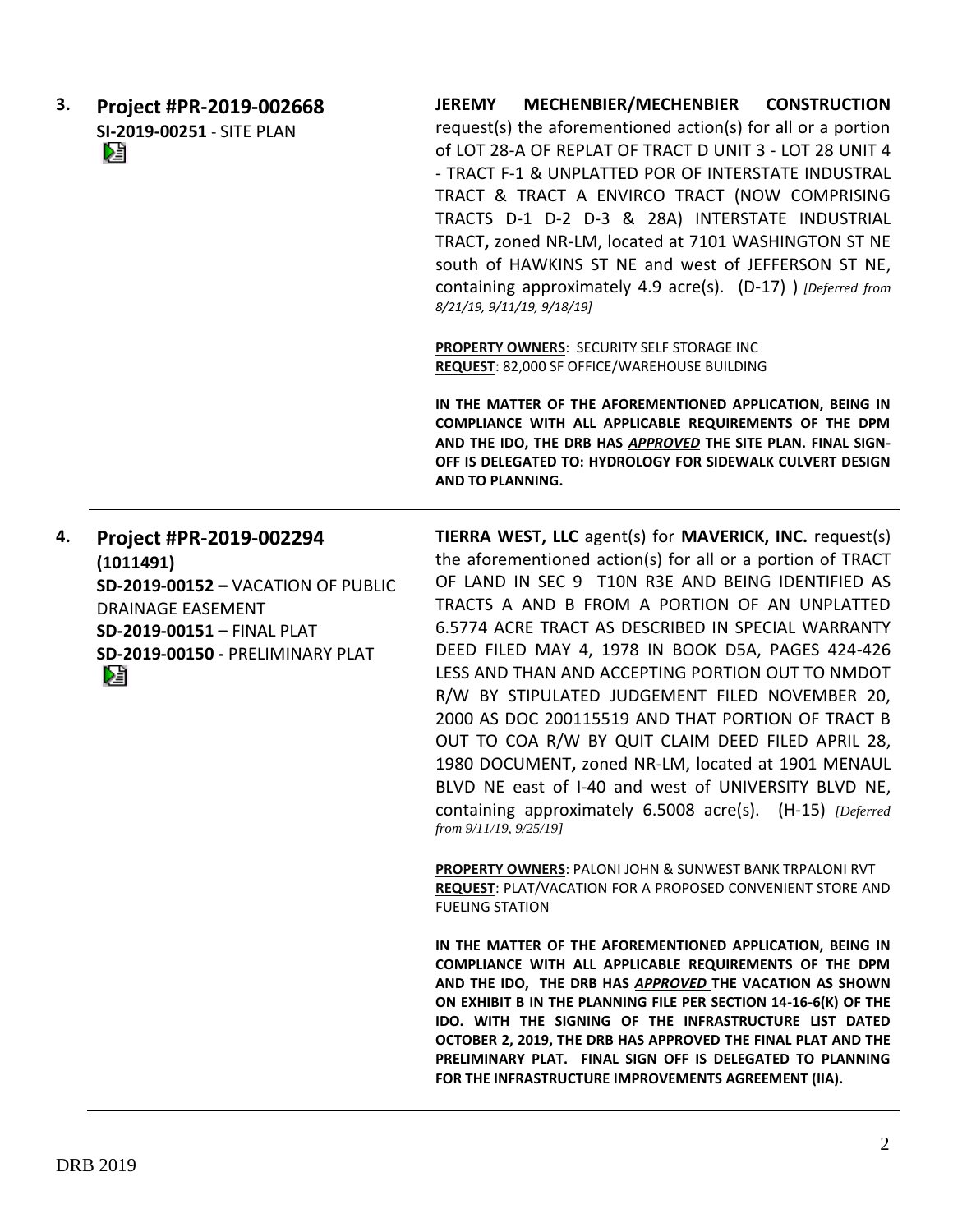**5. Project #PR-2018-001914 SI-2019-000287-** SITE PLAN AMENDMENT

**TIERRA WEST** LLC agent(s) for **MERIDAN II REDEVELOPMENT** LLC request(s) the aforementioned action(s) for all or a portion of TRACT C BULK LAND PLAT of TRACTS A THRU D MERIDIAN BUSINESS PARK II (A REPLAT OF LOT 3 & TRACTS S-1A, S-2A-2 ATRISCO BUSINESS PARK UNIT 2)**,** zoned NR-BP, located on GALLATIN PLACE NW between LOS VOLCANES RD NW and FORTUNA RD NW, containing approximately 22.4273 acre(s). (J-10) *[Deferred from 9/18/19, 9/25/19]*

**PROPERTY OWNERS**: MERIDAN II REDEVELOPMENT LLC C/O ANGELA BRUNACINI **REQUEST**: MAJOR AMENDMENT TO ADD A 97,000 SF WARE-HOUSE/OFFICE BUILDING

**IN THE MATTER OF THE AFOREMENTIONED APPLICATION, BEING IN COMPLIANCE WITH ALL APPLICABLE REQUIREMENTS OF THE DPM AND THE IDO, THE DRB HAS** *APPROVED* **THE AMENDED SITE PLAN.**

# *MINOR CASES*

| 6. | Project #PR-2019-002762<br>SD-2019-00180 - PRELIMINARY/FINAL<br><b>PLAT</b><br>啯                                  | CSI - CARTESIAN SURVEY'S INC. agent(s) for AHMET AND<br><b>MARTHA TIRYAKI</b> request(s) the aforementioned action(s)<br>for all or a portion of LOTS 13-20 BLOCK 27 TIJERAS PLACE,<br>zoned MX-T, located on LA VETA DR NE south of ZIA RD NE,<br>containing approximately 0.4596 acre(s). (K-18)<br>(Sketch Plat - 8-28-2019) |
|----|-------------------------------------------------------------------------------------------------------------------|---------------------------------------------------------------------------------------------------------------------------------------------------------------------------------------------------------------------------------------------------------------------------------------------------------------------------------|
|    |                                                                                                                   | PROPERTY OWNERS: FIRST SECURITY II MANAGEMENT INC<br><b>REQUEST:</b> CONSOLIDATE 8 LOTS INTO 1 LOT                                                                                                                                                                                                                              |
|    |                                                                                                                   | IN THE MATTER OF THE AFOREMENTIONED APPLICATION, BEING IN<br>COMPLIANCE WITH ALL APPLICABLE REQUIREMENTS OF THE DPM<br>AND THE IDO, THE DRB HAS APPROVED THE PRELIMINARY/FINAL<br>PLAT. FINAL SIGN OFF IS DELEGATED TO: PLANNING FOR AGIS DXF.                                                                                  |
| 7. | Project #PR-2019-002811<br>SD-2019-00158 - PRELIMINARY/FINAL<br><b>PLAT</b><br><b>VA-2019-00288 - WAIVER</b><br>⊵ | <b>RICHARD CHAVEZ</b> request(s) the aforementioned action(s)<br>for all or a portion of LOTS 7-10 BLOCK 44 PEREA ADDITION,<br>zoned R-1A, located at NEC of 15 <sup>th</sup> ST NW and GRANITE AVE<br>NW, containing approximately 0.32 acre(s). (J-13) [Deferred<br>from 9/11/19, 9/25/19]                                    |
|    |                                                                                                                   | PROPERTY OWNERS: CHAVEZ RICHARD GERARD<br><b>REQUEST: REPLAT 4 LOTS INTO 2 AND S/W WAIVER</b>                                                                                                                                                                                                                                   |
|    |                                                                                                                   | DEFERRED TO OCTOBER 23 <sup>RD</sup> , 2019                                                                                                                                                                                                                                                                                     |